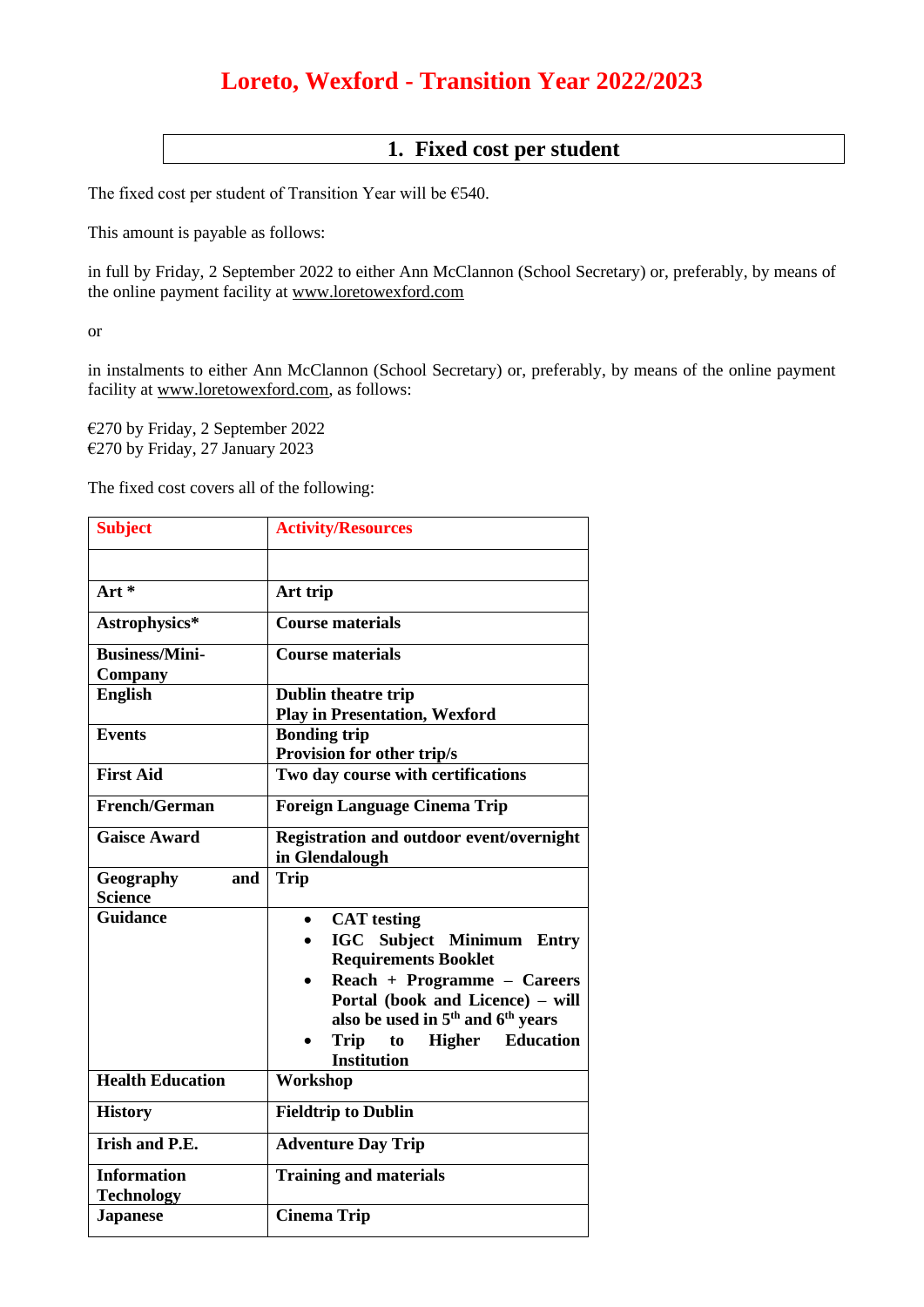| Manuela programme                      | Course materials                                 |
|----------------------------------------|--------------------------------------------------|
| <b>Mindfulness</b>                     | Workbook provided by school                      |
| <b>Music</b>                           | <b>Music trip</b>                                |
| <b>Photography and</b><br>Videography* | <b>Entry fee and trip to Fresh Film Festival</b> |
| <b>Physical Education</b>              | Self-defence and yoga courses                    |
| <b>Politics and Society*</b>           | Course materials                                 |
| <b>Religion</b>                        | <b>Book hire / Retreat</b>                       |
| <b>Road Safety</b>                     | <b>Trip</b>                                      |
| <b>Spanish</b>                         |                                                  |
| * one of these modules<br>per student  |                                                  |

## **2. Materials to be provided by students**

| All subjects                      |                                                  | Copies and folders as advised by teachers |        |  |
|-----------------------------------|--------------------------------------------------|-------------------------------------------|--------|--|
| Design and Communication Graphics | <b>USB</b> Key<br>2H pencil x 2<br>2B pencil x 2 | A3 drawing folder (cardboard)             |        |  |
| French                            | Revue<br><b>EDCO</b>                             | Lucy Hamil                                | €18.95 |  |
| German                            | Los Geht's                                       | C.J. Fallon                               | €29.15 |  |
| <b>Health Education</b>           |                                                  | A4 plastic envelope wallet                |        |  |
| Home Economics                    |                                                  | Ingredients as required                   |        |  |
| Irish                             | Graiméir an Draoi<br><b>EDCO</b><br>€11.50       | Yvonne O'Toole/Elizabeth Wade             |        |  |
| <b>Information Technology</b>     | projects, minimum 16 GB<br>60 page pocket folder | USB Key for Computers and Transition Year |        |  |
| Maths                             | Higher level:<br>Ref: ML6386<br>Folens           | Active Maths 4 - new book 1               |        |  |